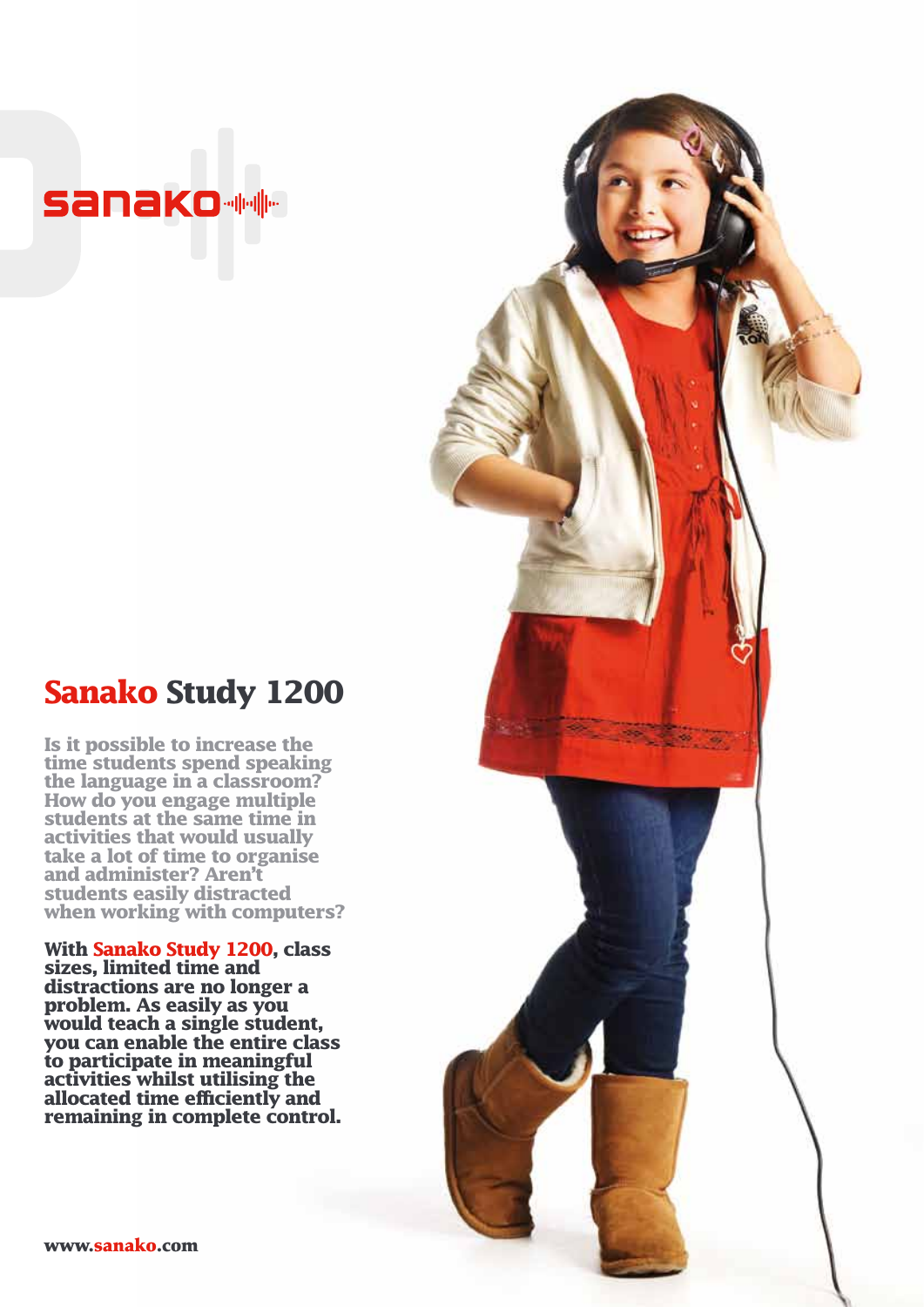# **Engaged learners, Improved results!**

**Learning a language requires learners to practise and use the language as much as possible to develop their skills and gain a holistic understanding. A language lab engages students to actively participate in language learning exercises and encourages them to practise more than is currently possible in a traditional classroom environment.** 

### BEST TOOLS FOR THE JOB

**At Sanako we pride ourselves on having over 50 years of experience in delivering the tools for learning a new language. Sanako Study 1200 is our flagship, designed to make teaching with ICT both enjoyable and effective.**

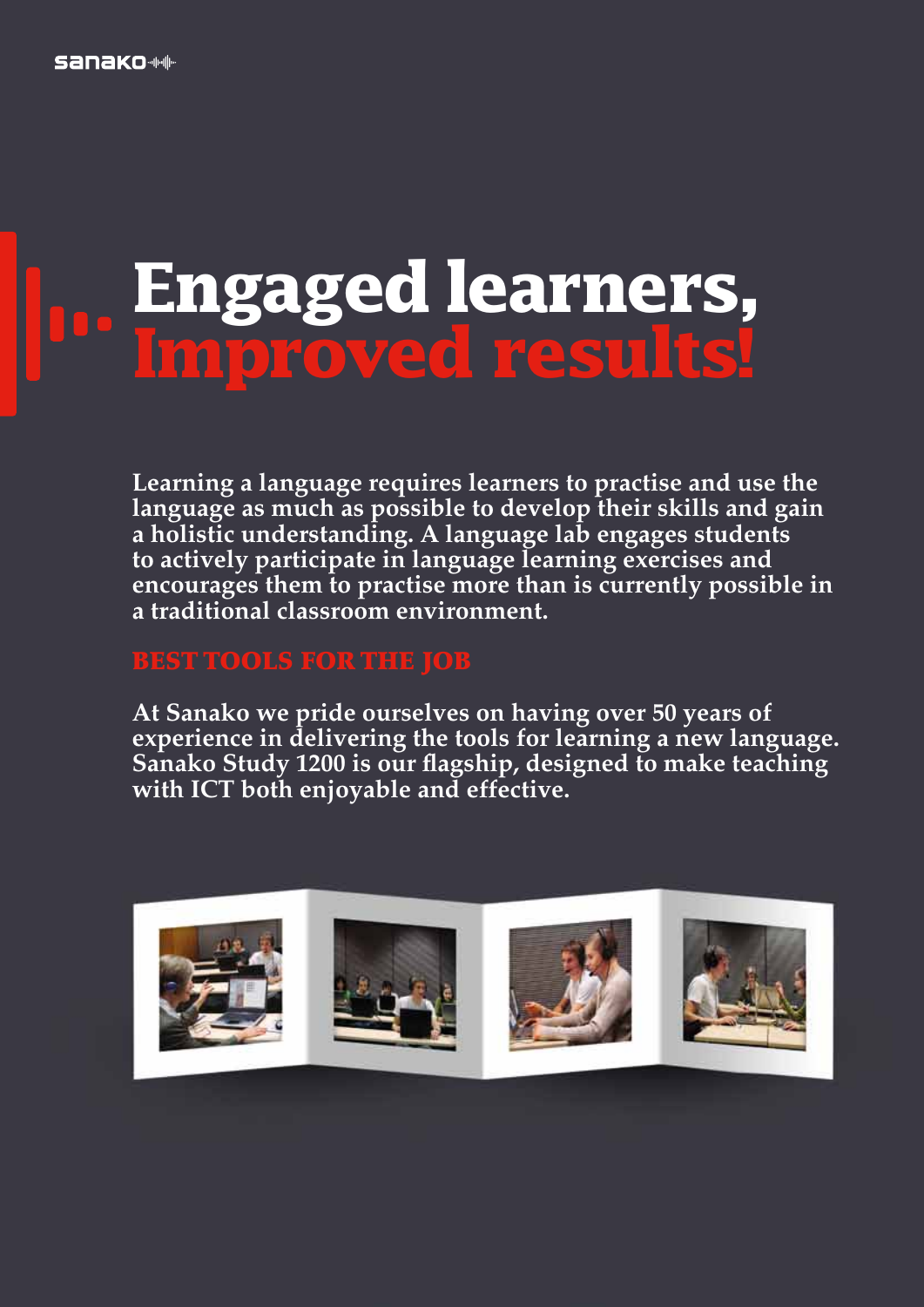#### CREATING MEANINGFUL LESSONS IS ONLY A FEW CLICKS AWAY

With **Sanako Study 1200**, all the most frequently used language learning activities are at your disposal with predefined workflows. We have designed the Study Tutor interface with teachers to make sure you will not spend most of your time learning to use the software. **Preset activities in Study 1200 include:**

- **• Listening Comprehension**
- **• Model Imitation**
- **• Reading Practice**
- **• Round table discussion**
- **• Discussion**
- **• Exam mode**
- **• Tutoring**
- **• Web Browsing**
- **• Vocabulary test**

| sanako                         |                                                                     |                                                                                                   |          |
|--------------------------------|---------------------------------------------------------------------|---------------------------------------------------------------------------------------------------|----------|
| Fax Time Field                 |                                                                     |                                                                                                   |          |
| <b><i>Playet and films</i></b> |                                                                     | Highis, L.L.Theft                                                                                 | mm       |
|                                |                                                                     |                                                                                                   | 06,42    |
|                                | Þ                                                                   |                                                                                                   |          |
|                                | 'n                                                                  | ٠                                                                                                 |          |
|                                |                                                                     |                                                                                                   |          |
|                                |                                                                     |                                                                                                   |          |
|                                | Set                                                                 |                                                                                                   | European |
|                                | first both                                                          | ಣ                                                                                                 |          |
|                                | Middle of Fourier Pali<br>English Immorrang 3<br>deling around more |                                                                                                   |          |
|                                | All the state files.<br>E He bee and Fladel                         | Life Alanamed                                                                                     |          |
|                                | Palicipante                                                         | <b>Chat in Abul</b>                                                                               |          |
| <b>Chat</b>                    | Teacher<br>Eries<br>tis.<br>John<br><b>Haki</b>                     | John < Do you understand the exercise?<br>Coold you help me. 7<br>Lips : Yas, of course, Just am. |          |
| Cd.                            | <b>Upo</b>                                                          |                                                                                                   |          |
| Lidewing congreternance        | <b>Charles</b>                                                      |                                                                                                   |          |

Sanako Study student interface

#### TEACHING WITHOUT DISTRACTIONS

With the internet providing ample distractions, it is hard to keep students focused on the task at hand. Sanako Study provides you with a suite of functions designed to keep you in control: Internet disabling, locking student keyboard and mouse, monitoring, controlled web-browsing, examination mode, thumbnail views of student workstations etc. You can even launch only the necessary programs to ensure students are focused on the correct task.

#### REINFORCE LEARNING

Use tools that are familiar to students, such as text messaging or chat, to communicate with them in an engaging way and reinforce learning by creating more opportunities to interact in the target language. Collaborative resources such as an

interactive whiteboard and marker tool ensure that students get actively involved in learning.

#### INDIVIDUALISATION

Using digital technology to provide students with individualised teaching will improve learning results and motivation. All combinations are available to you with the possibility to divide students into groups, pairs or assign a playlist to the entire class with different tasks for all students.

#### FLEXIBILITY

You can customize teaching to better suit your students by using all the materials and methods at your disposal conveniently through the same user-friendly interface without limiting your choices. Sanako Study even supports multiple teachers randomly located.

#### STUDENT PLAYER

Using a simple method of dual track recording and allowing students to insert their recordings into a master track/file along with recapping, inserting their own voice and comparing the results in audio graph mode gives the students the tools they need to reinforce learning and stay motivated with visual and auditory feedback.

#### GO BEYOND THE CLASSROOM

Sanako Study 1200 comes bundled with Study Lite recorder, which allows students to practise outside the classroom, at their own pace. You can easily assign additional material for extracurricular studying.



Sanako Study 1200 teacher interface

"We have found the Sanako Study 1200 language centre an essential boost to our student's speaking and listening skills, enabling them to develop these in a more varied and autonomous way."

Rachel Hawkes, Assistant Principal, Comberton Village College, UK

#### Modules

Study 1200 software can be enhanced with plug-in modules that introduce new teaching and learning activities.

#### Sanako Study modules:

- **• Sanako Study Video Live Module**
- **• Sanako Study Examination Modul**e